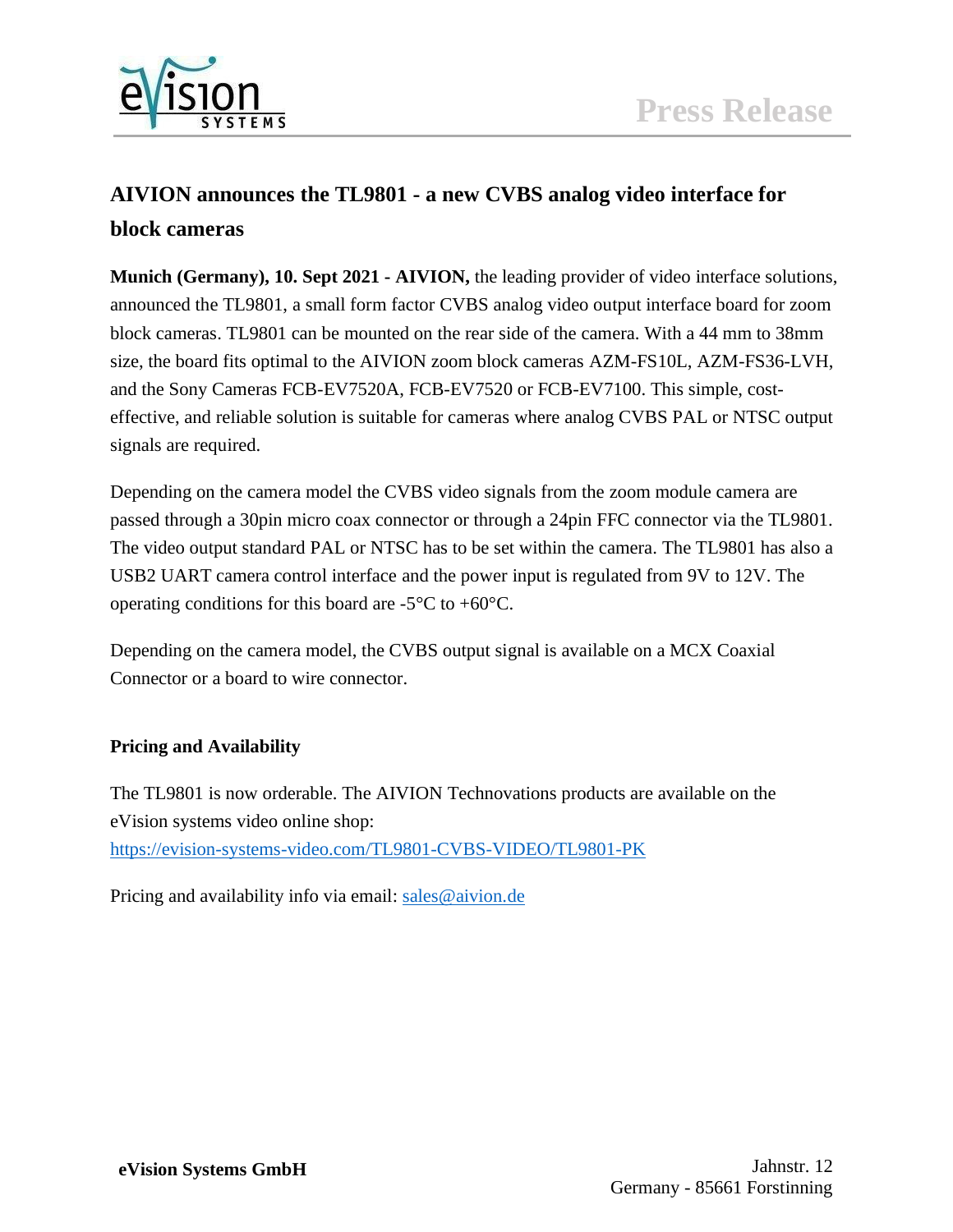## **Press contact:**

eVision Systems GmbH Jahnstr. 12 85661 Forstinning/Munich Germany

Josef Ostermeier Tel: 08121-2208-25 [jostermeier@evision-systems.de](mailto:jostermeier@evision-systems.de)

eVision Video Online shop: [https://evision-systems-video.com](https://evision-systems-video.com/)

AIVION Website: [www.aivion.de](http://www.aivion.de/)

## **About eVision Systems GmbH**

eVision Systems GmbH supports companies targeting the development of microelectronics with a substantial portfolio of measuring- and testing equipment, electronic design automation (EDA) development tools, and services.

Since we founded eVision Systems GmbH, it has always been the goal to help young, innovative companies to enter the Central European market. It is common to all their products that the technology is unique, that they are more than an alternative to established solutions, and that they enhance and complement existing design flows. Safety in the design, reusability, and increased productivity, as a result, are the success factors for their customers.

Acceleration of the simulation and verification of complex designs through formal verification, HDL simulation, Linting, and Code Coverage are a few of the topics they address with these emergent and trendsetting products.

Together with [ALDEC,](http://evision-systems.de/aldec---hdl-entwurf-und-verifikation/) [Agnisys,](http://evision-systems.de/agnisys---soc-verification-und-uvm-generator/) [Dediprog,](https://evision-webshop.de/Dediprog) [Micron Advanced Computing Solutions,](http://evision-systems.de/micron-advanced-computing-solutions/) [One Spin](http://evision-systems.de/onespin-solutions---formale-verifikation/)  [Solutions,](http://evision-systems.de/onespin-solutions---formale-verifikation/) [Passmark,](https://evision-webshop.de/Hersteller/Passmark) [PEmicro Computer Systems,](https://evision-webshop.de/PEmicro) [Prodigy Technovations,](https://evision-webshop.de/Prodigy-Technovations) [Sigasi,](http://evision-systems.de/sigasi---hdl-editoren/) [Siglent,](https://evision-webshop.de/epages/e6077b56-ef34-48be-850f-07696838e42e.sf/sec292b51f33d/?ObjectPath=/Shops/e6077b56-ef34-48be-850f-07696838e42e/Categories/Hersteller/Siglent) [sparavis](https://evision-webshop.de/epages/e6077b56-ef34-48be-850f-07696838e42e.sf/de_DE/?ObjectPath=/Shops/e6077b56-ef34-48be-850f-07696838e42e/Categories/Hersteller/sparavis) and [Total Phase](https://evision-webshop.de/total-phase-protokoll-analysatoren-und-host-adapter) , we work with customers throughout Europe.

You can find more information on our website: www.evision-systems. de or on our online shop [www.evision-webshop.de.](http://www.evision-webshop.de/)